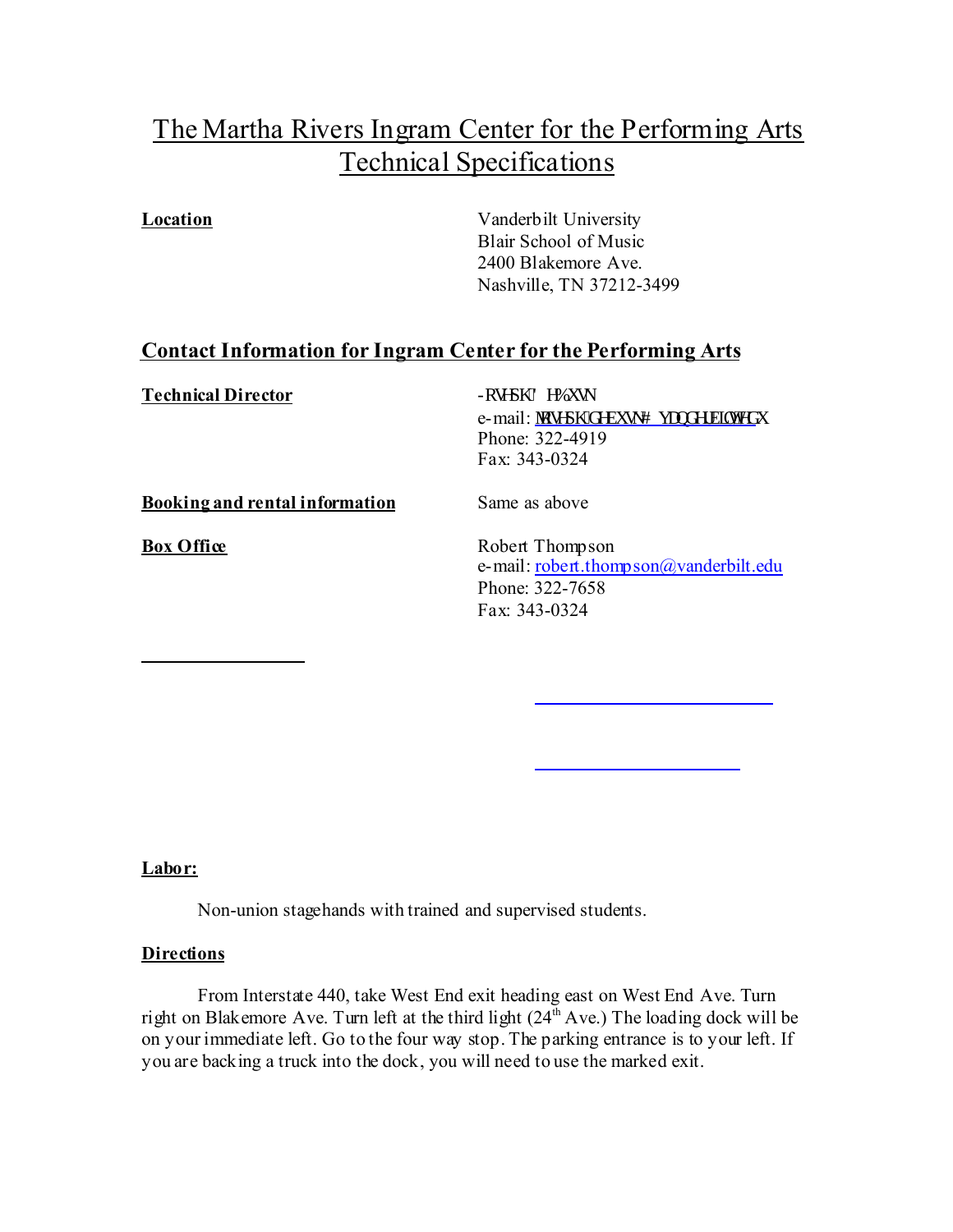# **Load in**

Loading dock is at the east end of the building. It is  $3'-1\frac{1}{2}$ " high and  $7'-0$ " wide. It will accommodate one tractor trailer. Load-in through 9'-5" wide by 11'-10" high double elephant doors emptying onto stage right. Equipment passes through carpentry shop to get to stage.

Storage: Trap room accessible via elevator Carpentry shop stage right Public hallway behind US wall

# **General Information:**

| Seating: | 551 permanent                          |
|----------|----------------------------------------|
|          | 58 movable pit seats<br>609 total      |
|          | 8 handicapped (2 with elevator access) |

Stage Manager's console is in a rolling cabinet and can be moved anywhere. It includes a video monitor, a switchable announce mic, four-channel Clear-Com remote station, and power strip.

Access to stage is from two sets of double doors (USL, USR) and two single doors (DSL, DSR) as well as one single door each side onto the calipers. Immediate access to house is through these doors.

Green Room is across a public hallway and can double as a dressing room. It includes a refrigerator, a microwave oven, coffee maker, dishwasher, couch, three makeup stations and sinks, and one commode. Immediate access to chorus dressing room.

Stage Dimensions:

With orchestra shell in place:

| DS width –                                       | $61'$ -1"                |
|--------------------------------------------------|--------------------------|
| $US$ width $-$                                   | $37' - 9''$              |
| Depth of fixed stage $-$                         | $37' - 9''$              |
| Height at Plaster line -                         | $*30' - 0$ "             |
| Height at Back Wall -                            | $24^{\circ} - 6^{\circ}$ |
| Shell doors are just wider than a Steinway piano |                          |
| Shell Storage $-\underline{\phantom{A}}$         |                          |
| 11 $0.11$ $1.170$<br>$\sim$ 11 $\sim$ 110        |                          |

Ceiling, US walls fold against US wall DS walls fold to become proscenium torms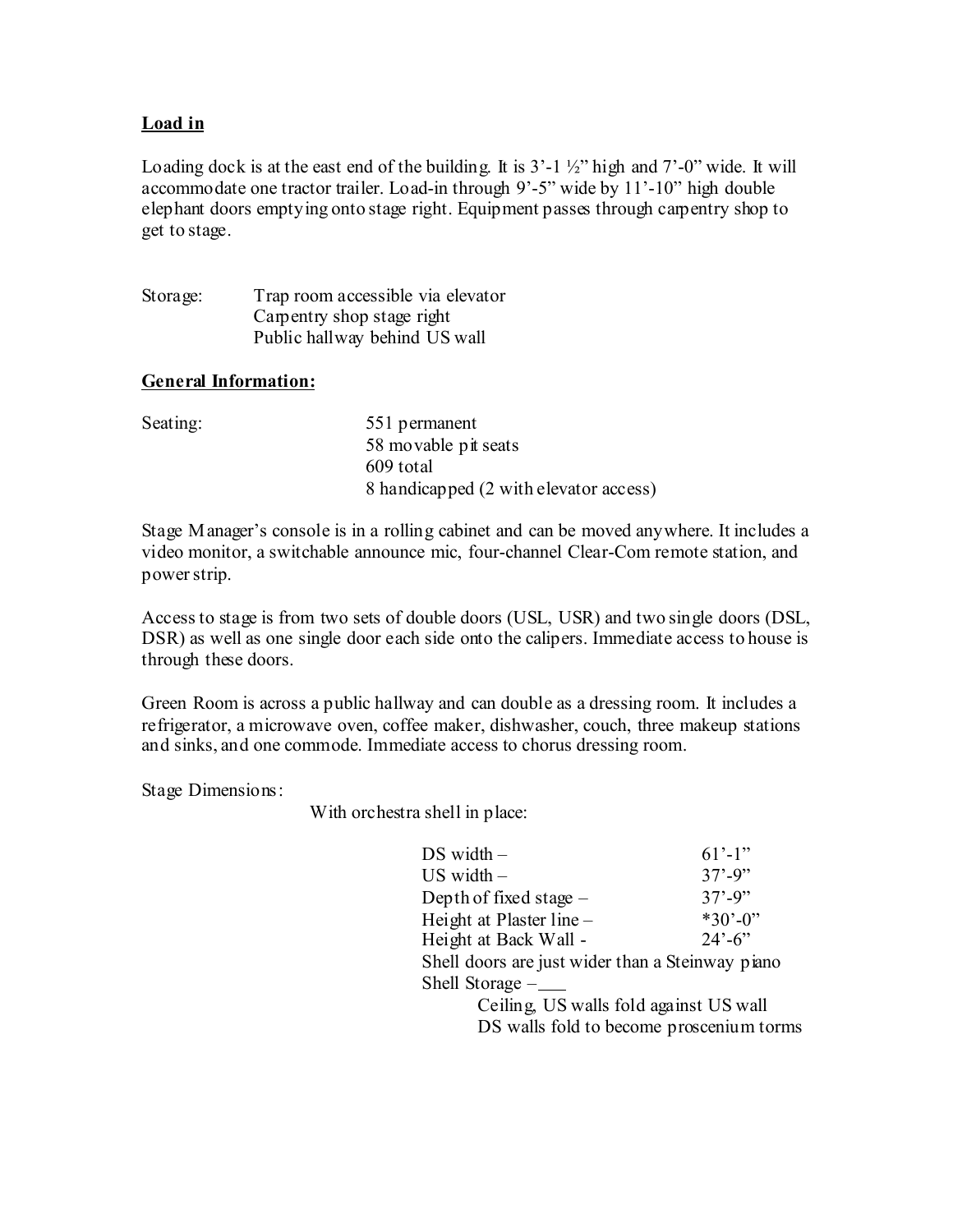Stage Dimensions (cont'd)

With Orchestra shell stored:

| Proscenium width -                                       | $40^{\circ} - 0^{\circ}$ |
|----------------------------------------------------------|--------------------------|
| Proscenium height $-$                                    | $*31' - 0"$              |
| Floor Construction – Tongue $\&$ groove pine over sprung |                          |
|                                                          | sleepers                 |
| Depth from plaster line $-$                              | $29' - 5''$              |
| Depth of apron to plaster line -                         | $8" - 4"$                |
| Stage height from house floor-                           | $3^{\circ} - 5^{\circ}$  |
| Stage right wing space -                                 | $20' - 0$ "              |
| Stage left wing $space-$                                 | $16' - 0$ "              |
| Pit Type – Gala Spiral lift (controls SL)                |                          |
| Depth of pit $\omega$ center –                           | $12' - 7'$               |
| Depth of pit at ends -                                   | $3^{\circ} - 5^{\circ}$  |
| Width of $pi -$                                          | $51'$ -1 $\frac{1}{2}$   |
|                                                          |                          |

Obstructions – The upstage wall surface is the scalloped surface of the orchestra shell leaving no room for crossover between it and the cyc. The wall is also rather fragile plaster, so nothing may be attached to it. US crossover is a public hallway. There is also no grid over the SR wing area.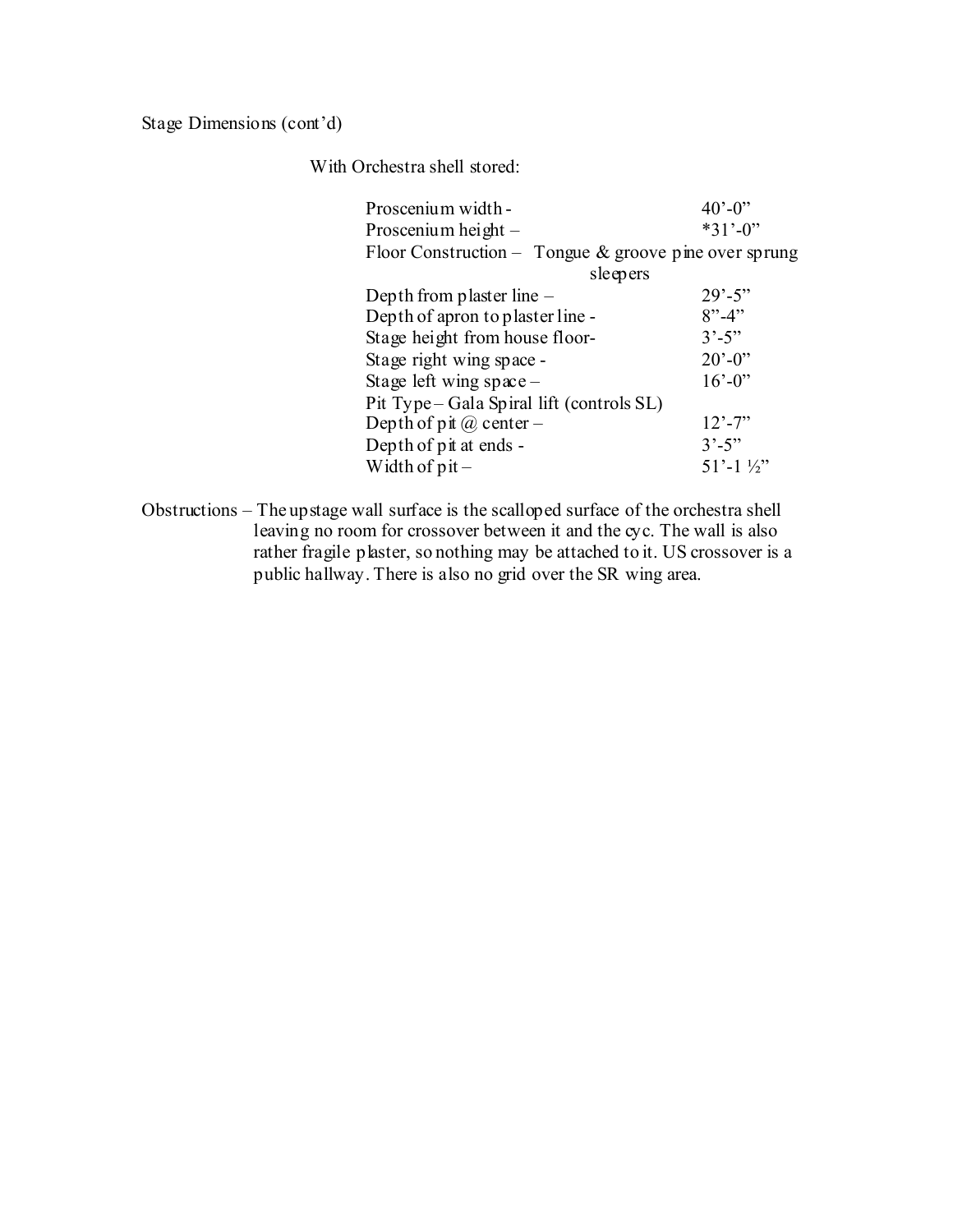Fly system

| Locking rail at mid-level stage left doubles as pinrail |                                                                        |  |  |  |
|---------------------------------------------------------|------------------------------------------------------------------------|--|--|--|
| Grid height to walking surface $-$                      | $65' - 0$ "                                                            |  |  |  |
| System type $-$                                         | Single purchase with motorized $1st$<br>electric and one split hempset |  |  |  |
| $Pipe-$                                                 | $1\frac{1}{2}$ schedule 40 black steel                                 |  |  |  |
| Distance between pickpoints -                           | $10^{\circ} - 0^{\circ}$                                               |  |  |  |
| High pipe trim $-$                                      | $62^{\degree} - 0^{\degree}$                                           |  |  |  |
| Low pipe trim $-$                                       | $4^{\circ} - 0^{\circ}$                                                |  |  |  |
| Pipe Length $-$                                         | $67' - 0$ "                                                            |  |  |  |
| Electrics high trim -                                   | $1st - 50o - 0o$ . $2nd$ & $3rd - 43o - 0o$ .                          |  |  |  |
| Arbor capacity $-$                                      | 1500 lbs.                                                              |  |  |  |
| First Electric capacity $-$                             | ???? lbs.                                                              |  |  |  |
|                                                         |                                                                        |  |  |  |

Notes:

Walking grid ends SR before the end of the battens. If any scenic elements are hung while the orchestra shell is deployed they must clear the arc of the ceiling's movement. Details available on request. A limited number of spot lines are available.

Line Schedule:

| Line#          | Distance                     | Designation                     | <b>Notes</b>                      |
|----------------|------------------------------|---------------------------------|-----------------------------------|
|                | $0' - 7''$                   | Main Teaser                     |                                   |
| $\overline{2}$ | $1'$ -7 $\frac{1}{2}'$       | Main Curtain                    | Guillotine or traveler            |
| $\overline{3}$ | $2^{\prime}$ -10"            | 1 <sup>st</sup> Legs and Border | You noticed; on the same pipe     |
| $\mathbf{A}$   | $3' - 10''$                  | Hempset for $1{st}$ Legs        | $2 - 21'$ pipes, separate control |
| $\overline{4}$ | $5^{\circ}-3^{\circ}$        | $1st$ Electric                  | Motored. Doubles as Ceiling lift. |
| $\overline{5}$ | $7^{\circ} - 4^{\circ}$      | <b>GP</b>                       |                                   |
| 6              | $8^{\circ}$ -2"              | $2nd$ Black Border              |                                   |
| $\overline{7}$ | $8'-10\frac{1}{2}$ "         | $2^{nd}$ Legs                   |                                   |
| 8              | $10^{\circ} - 2^{\circ}$     | <b>GP</b>                       |                                   |
| 9              | $10^{\circ} - 10^{\circ}$    | <b>GP</b>                       | Temp Border electric w/6 cts.     |
| 10             | $12^{\degree} - 2^{\degree}$ | Cyc storage                     |                                   |
| 11             | $12' - 10'$                  | Scrim storage                   |                                   |
| 12             | $13'-6$ "                    | $3rd$ Black Border              |                                   |
| 13             | $14 - 2$ "                   | $3rd$ Legs                      |                                   |
| 14             | $15'-6"$                     | $2nd$ Electric                  |                                   |
| 15             | $16' - 10''$                 | <b>Full Black Traveler</b>      |                                   |
| 16             | $18' - 2''$                  | 4 <sup>th</sup> Black Border    |                                   |
| 17             | $18' - 10'$                  | $4^{\text{th}}$ Legs            |                                   |
| 18             | $19' - 6''$                  | <b>GP</b>                       |                                   |
| 19             | $20^{\circ} - 2^{\circ}$     | <b>GP</b>                       |                                   |
| 20             | $22^{\degree} - 2^{\degree}$ | $3rd$ Electric                  |                                   |
| 21             | $25^{\circ} - 6^{\circ}$     | <b>GP</b>                       | Muled upstage                     |
| 22             | $26' - 10'$                  | <b>GP</b>                       | Muled upstage                     |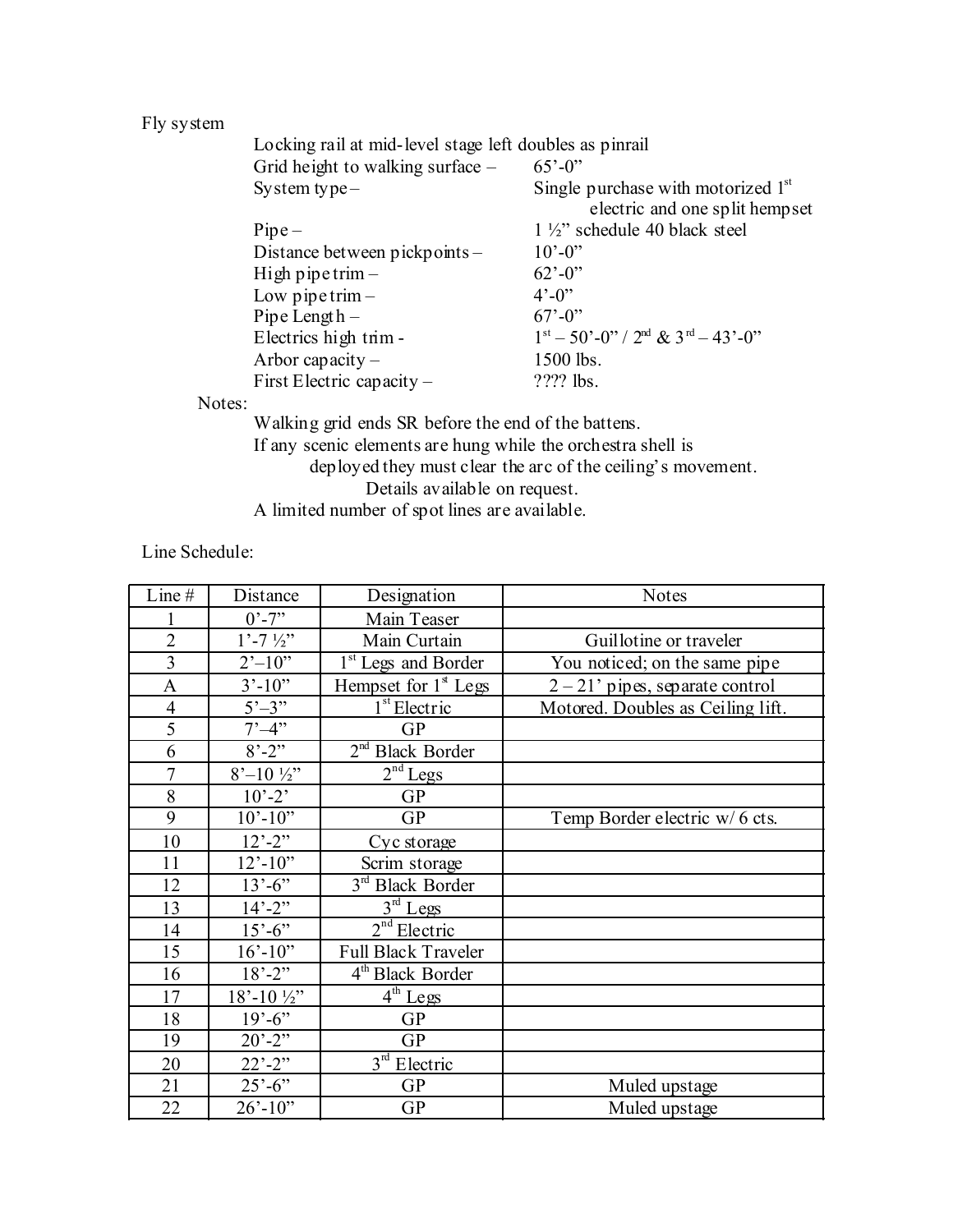# Soft Goods:

| House Teaser (Sand color)                         | $20^{\circ}$ h x 65'w            |
|---------------------------------------------------|----------------------------------|
| House Curtain (sand color, guillotine and travel) | $30^{\circ}$ h x 65 $^{\circ}$ w |
| 4 sets black velour legs                          | $28$ 'h x $10$ 'w                |
| 4 black velour borders                            | $8'h \times 66'w$                |
| Full stage black velour traveler                  | $30^{\circ}$ h x 68 $^{\circ}$ w |
| Black scrim                                       | $30^{\circ}$ h x 66 $^{\circ}$ w |
| Cyclorama                                         | $30^{\circ}$ h x 66 $^{\circ}$ w |

#### Dressing Rooms:

1 Chorus Dressing and one Green Room located across a public hall from the backstage wall. Chorus dressing room adjoins 1 women's room and 1 men's room with showers toilets and sinks. Both dressing room and Green Room are lockable.

Makeup stations – 10 in main room, 5 in women's restroom, 4 in men's restroom Wardrobe racks – 3 rolling. Available on request; 1 iron 1 ironing board 1 steamer 1 washer dryer set situated in carpentry shop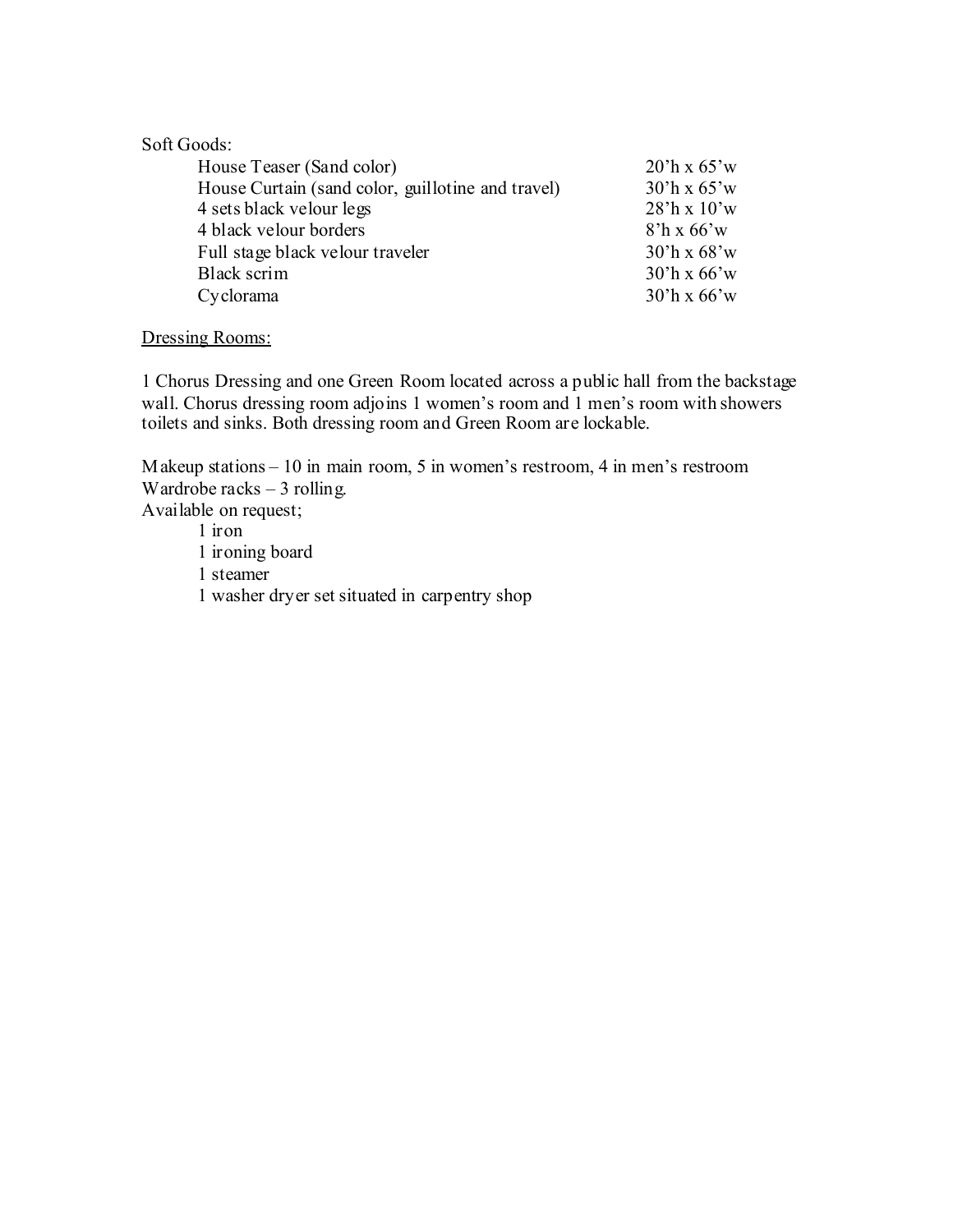#### Electrics:

Power - 1 - 200A Company switch USR with tie-in and Posi-lok single neutral. 1 - 400A Company switch USR with tie-in and Posi-lok single neutral. 1 – 100A Service USL with switched hots and chassis ground, neutral tail.

Houselight control at Unison 10 button panels located DSR, DSL, USR, USL, at LCD touchpanel in lightbooth or portable LCD panel at port near DSR Stage Manager's position. Houselights are also controllable through the lighting console and programmable to the Unison system via the stage lighting console.

| Control -   | ETC Express 48/96 Memory Console<br>RFU for above w/50' cable | Console & RFU taps DSL, DSR, ctr. seat row #, catwalk, BOH  |
|-------------|---------------------------------------------------------------|-------------------------------------------------------------|
| $Dimming -$ | Dimmers $334 - 384$ are houselights.                          | 288 available ETC Sensor 2.4k dimmers (dimmer per circuit). |
| Circuits -  | Beam position $-$                                             | 40                                                          |
|             | $Bridge -$                                                    | 40                                                          |
|             | Box booms $(4) - 10$ each                                     | 40                                                          |
|             | $1st$ electric                                                | 40                                                          |
|             | $2nd$ Electric                                                | 20                                                          |
|             | $3rd$ Electric                                                | 40                                                          |
|             | <b>SL</b> Pinrail                                             | 30 (Socapex)                                                |
|             | SR Mezzanine                                                  | 6 (Socapex)                                                 |
|             | <b>DS Alcoves</b>                                             | 12(6 SL, 6 SR)                                              |
|             | US                                                            | 12 (6 SL, 6 SR)                                             |
|             | Pit                                                           | 4                                                           |
|             | Trap room                                                     | 4                                                           |
|             |                                                               |                                                             |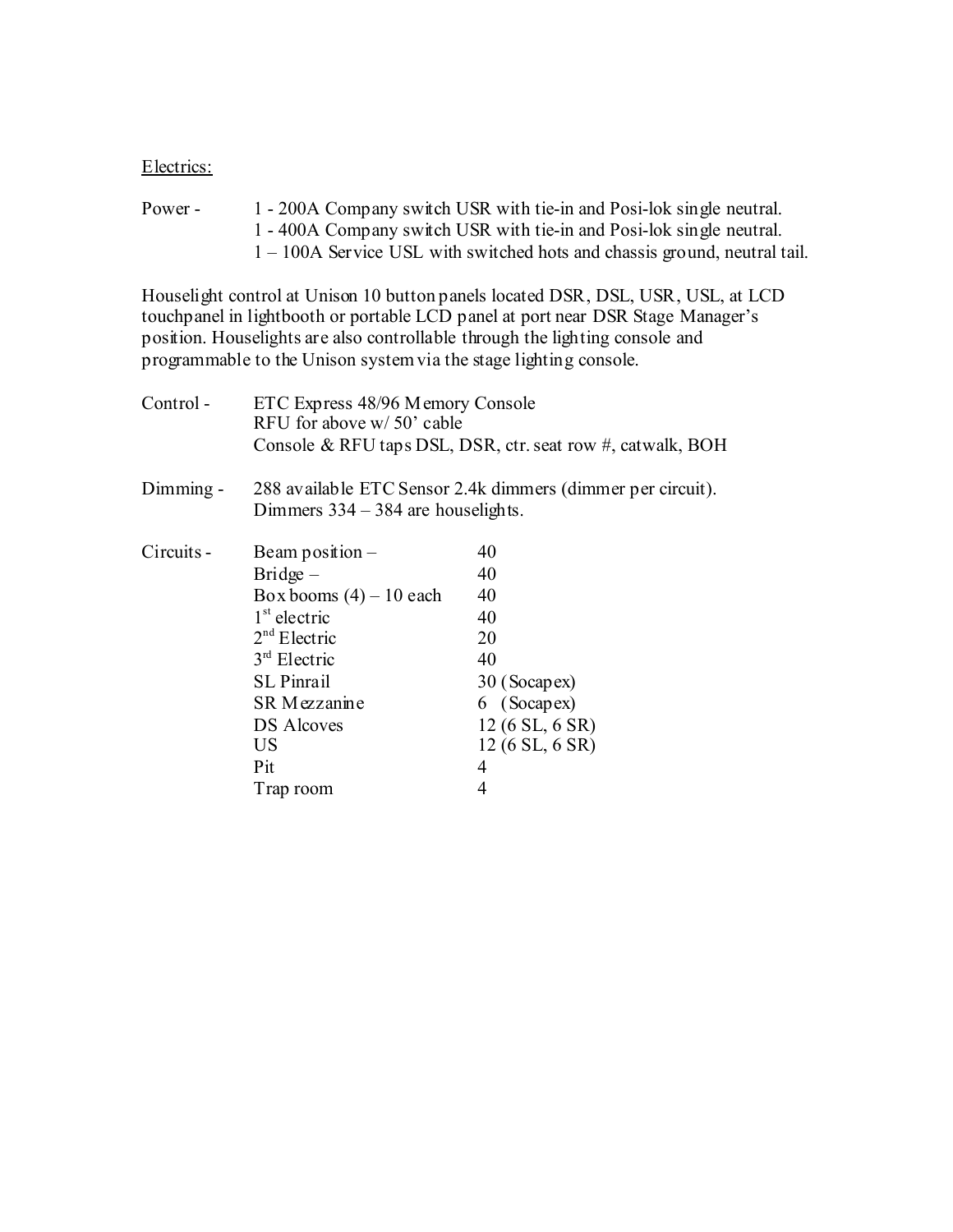| <b>Instuments:</b>                       |                |                                    |  |
|------------------------------------------|----------------|------------------------------------|--|
| ETC Source 4 bodies                      | 106            |                                    |  |
|                                          | 33             | $19^\circ$                         |  |
|                                          | 37             | $26^{\circ}$                       |  |
|                                          | 43             | $36^{\circ}$                       |  |
|                                          | 10             | $50^\circ$                         |  |
|                                          | 6              | $10^{\circ}$                       |  |
|                                          | 40             | <b>ETC</b> Parnell                 |  |
|                                          | 85             | Aluminum PAR64                     |  |
|                                          | 6              | Altman 3-cell Far-cycs hanging     |  |
|                                          | 9              | Altman 3-cell Far-cycs floor mount |  |
| <b>Cable:</b>                            |                |                                    |  |
| Stage Pin                                | 8              | $50^{\circ}$                       |  |
|                                          | 13             | 25'                                |  |
|                                          | 34             | 10'                                |  |
|                                          | 22             | 5 <sup>2</sup>                     |  |
|                                          | 17             | Twofers                            |  |
| $Edison > Stage\ pin$                    | 5              |                                    |  |
| Stage $pin > Edison$                     | 4              |                                    |  |
| Socapex (11 mil)                         | 8              | $100"$                             |  |
|                                          | 1              | 50'                                |  |
|                                          | 8              | Fan outs                           |  |
|                                          | 2              | Fan ins                            |  |
| $AC$ (Edison 12/3.)                      | $\overline{2}$ | 50'                                |  |
|                                          | 3              | 25'                                |  |
|                                          | $\overline{4}$ | Quad Breakout                      |  |
| <b>Accessories:</b>                      |                |                                    |  |
|                                          | 20             | Parnell Barn Doors                 |  |
|                                          | 8              | <b>Floor Bases</b>                 |  |
| Boom stands $(1 \frac{1}{2}$ " sch. 40): | 4              | 18" square                         |  |
|                                          | $\overline{2}$ | 50 lb. round                       |  |
|                                          | 20             | Side Arms                          |  |
|                                          | 8              | 10' Dance booms                    |  |
|                                          | 8              | 10' Dance boom extensions          |  |
|                                          | 8              | Shell ceiling hangers              |  |
|                                          | $\overline{4}$ | Shell wall hangers                 |  |
|                                          |                |                                    |  |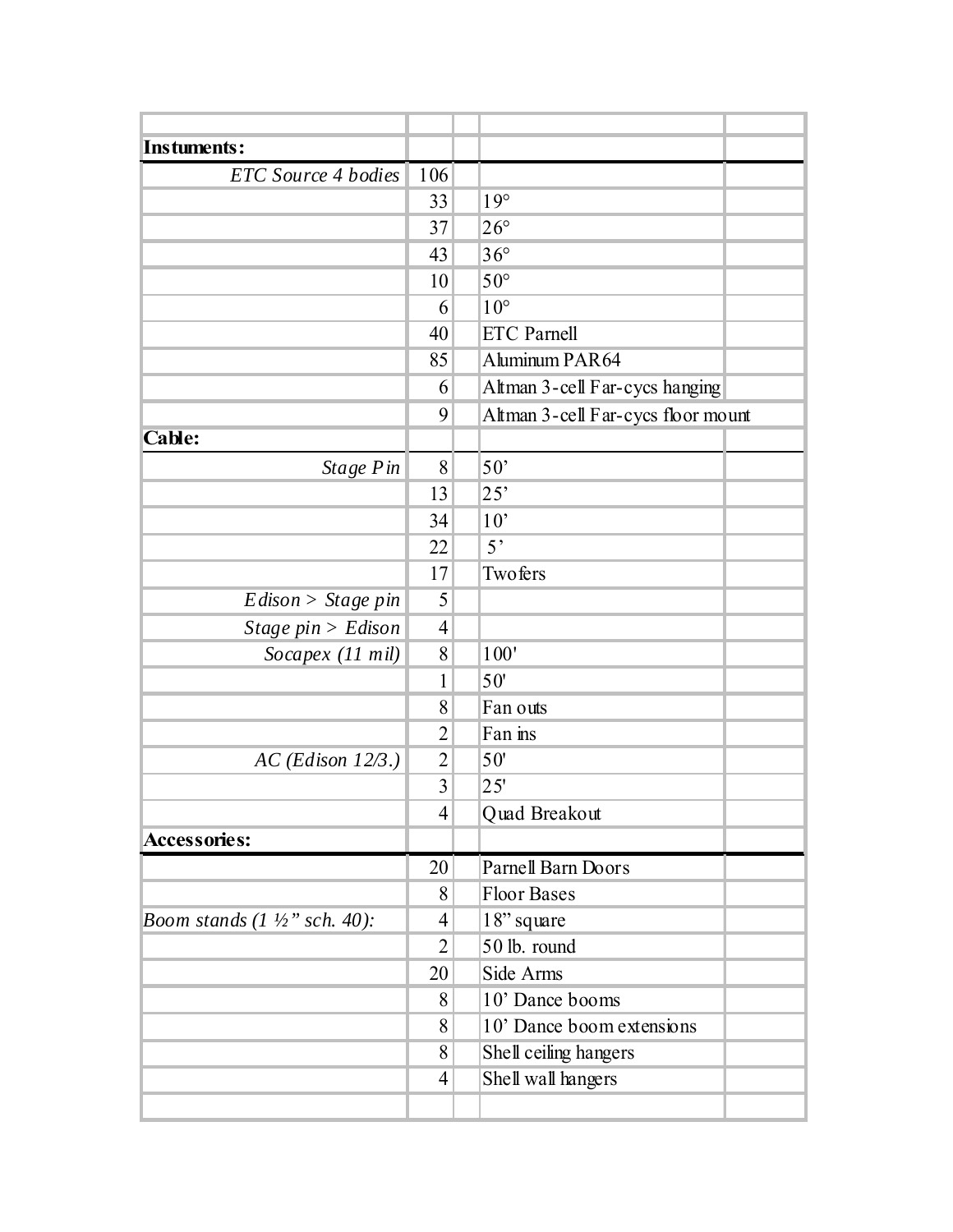# **Vi deo & Projection**

The video system is patchable in the booth through two Videotek six way distribution amps, with lines run throughout the new end of the building and Turner Recital Hall.

- 1 9' x 12' Dalite front and rear projection screen
- 1 6' x 9' Dalite front projection screen
- 1 NEC GT1150 LCD projector w/ 1 mid-zoom, 1 long-zoom lens
- 1 NEC MT1020 LCD projector
- 1 Kodak Ektagraphic III 35 mm slide projector
- 1 JVC HR-A591U VCR
- 1 Panasonic DVD burner / Player
- 1 Phillips DVP320 DVD player
- 2 Panasonic MiniDV cameras
- 1 Sony Hi8 Handy Cam<br>2 Canon LCD cameras
- Canon LCD cameras permanently mounted in each hall for stage monitors
- 2 Video monitors  $(1 27^{\circ}, 1 13^{\circ}, 1 9^{\circ})$

#### Cable

# Coax (BNC):

| $\cdot$ $\cdot$<br>100' | 2 |
|-------------------------|---|
| $50^{\circ}$            | 2 |
| $10^{\circ}$            | 3 |

RGB (9-pin Dsub)

| . .<br>50' | . . |  |
|------------|-----|--|
| 5'         |     |  |

Assorted Adapters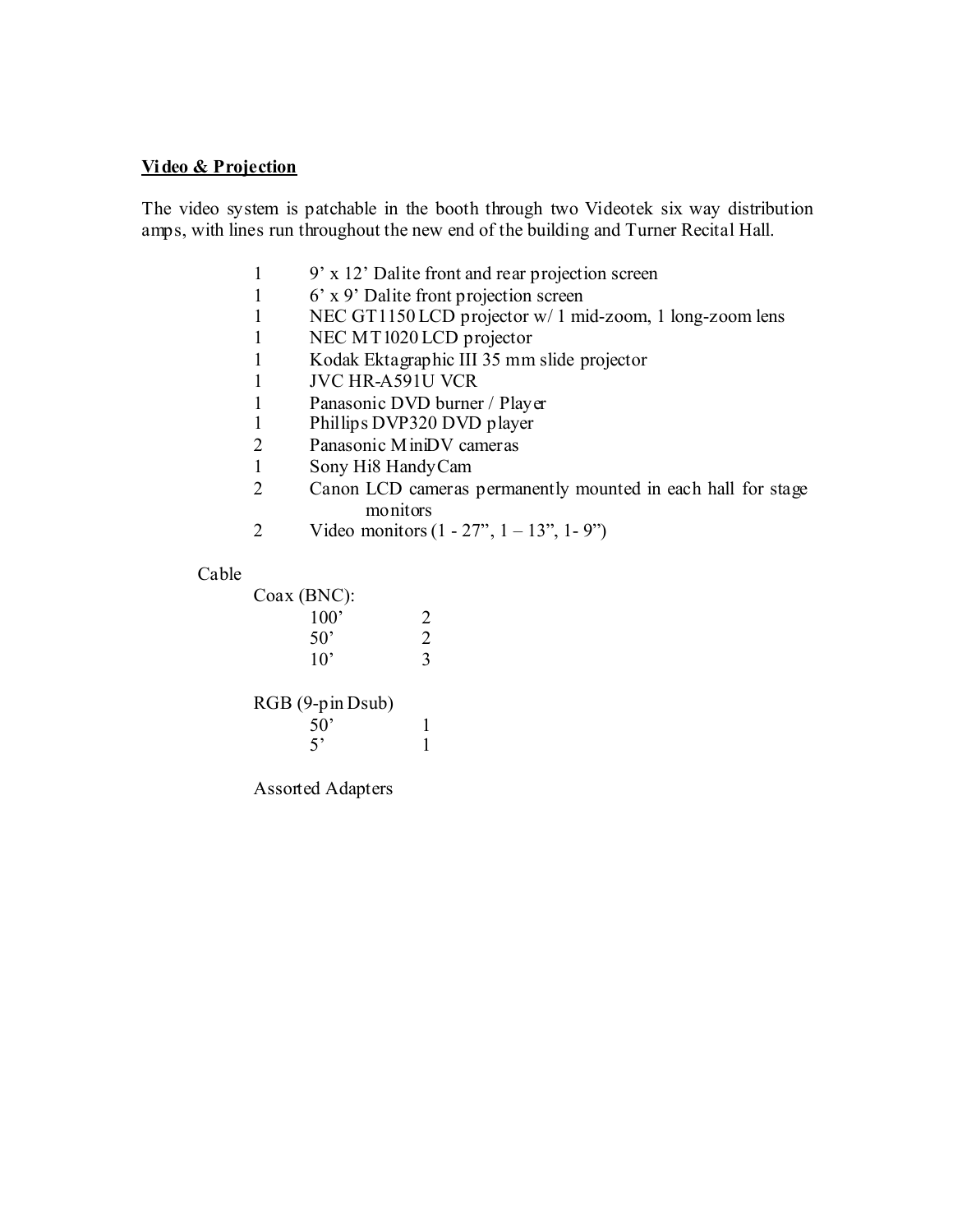# **Audio**

Distributed speaker system (left, center, right), with BOH delays, powered by 3 - QSC  $CX702$  and  $3 - CX902$  mains amps in booth. Main mix is patchable and run through a Sabine FBX1020 Feedback Eliminator and Soundweb. Lobby feed and backstage feed are two separate systems, controlled from the booth. There is an auxiliary snake input at center BOH (20 input, 4 output) wired to the Booth patch bay and  $2 - 4$ " BOH to Stage Snake pipes run under the house. Acoustical curtains (3 over the house, 1 on BOH wall) are motor controlled from DSR.

Booth: Soundcraft Series Two - 42 input channels, 8 groups, 4 aux sends, 4 matrixes, 1 stereo out, 1 mono out. Phantom power is available on all channels.

Input channels are distributed throughout and patchable.

- Two dry lines are run to and two from Turner Recital Hall
- Six dry lines on bridge and twelve from SL are run to Recording room in basement

Patchable Equipment in booth:

QSC amprack in booth with patchable Speakon sends throughout hall:

- 1 QSC CX1102
- 1 QSC CX302
- 1 QSC CX902
- 1 Tascam CD305 CD changer
- 1 Tascam122 Mk III cassette deck
- 2 Samson Synth Series Six 2 channel Wireless Mic receivers
- 2 Sabine FBX1020 feedback eliminators
- 4 Rane DC24 controllers
- 2 Rane AC22 Active Crossover
- 1 Rane RPE 228d Programmable EQ

Auxiliary gear:

- 1 Allen & Heath 16/2 console, 6 aux, L/R mains
- 1 Aux. amprack with:
	- DBX 2231 graphic EQ
		- JBL N552 crossover
		- QSC Powerlight 1.4 1400w amp
	- QSC Powerlight 2 2000w amp
- 2 Behringer DSP 2024D Virtualizer processors
- 4 JBL S212-A monitor wedges
- 2 JBL S125S Sub wedges
- 6 EV Sx100+ speakers  $w/2$  tripod stands
- 2 EV Sb121
- 2 Klipsch LSBR LaScala Speakers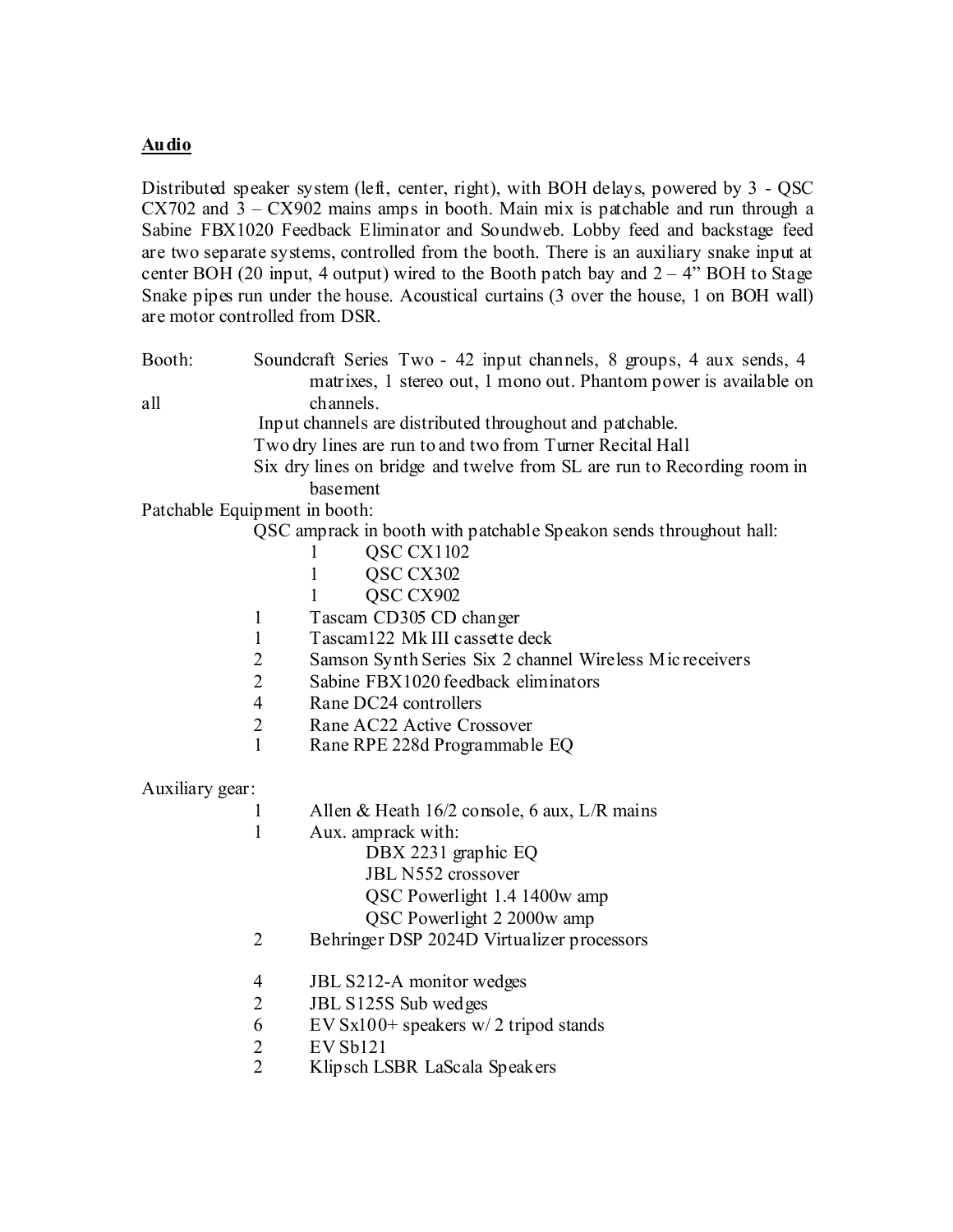# Recording:

Recording Room in basement accessible by stairs or elevator

- 2 Tascam DA88 ADAT (Hi-8)
- 2 Allessis Masterlink hard drive recorder (1 in IH, 1 available on request, dependent on schedule).
- 1 LaylaG3 & Macintosh G4 Computer (Available on request, dependent on schedule)
- 1 HHB CDR / RW recorder
- 2 Tascam 112 MkIII Cassette decks (Booth, Recording Room)
- 1 M-Audio Firewire 410 A/D converter
- 1 Tascam cassette deck<br>1 Fostex DAT
- Fostex DAT
- 1 Tascam PortaDAT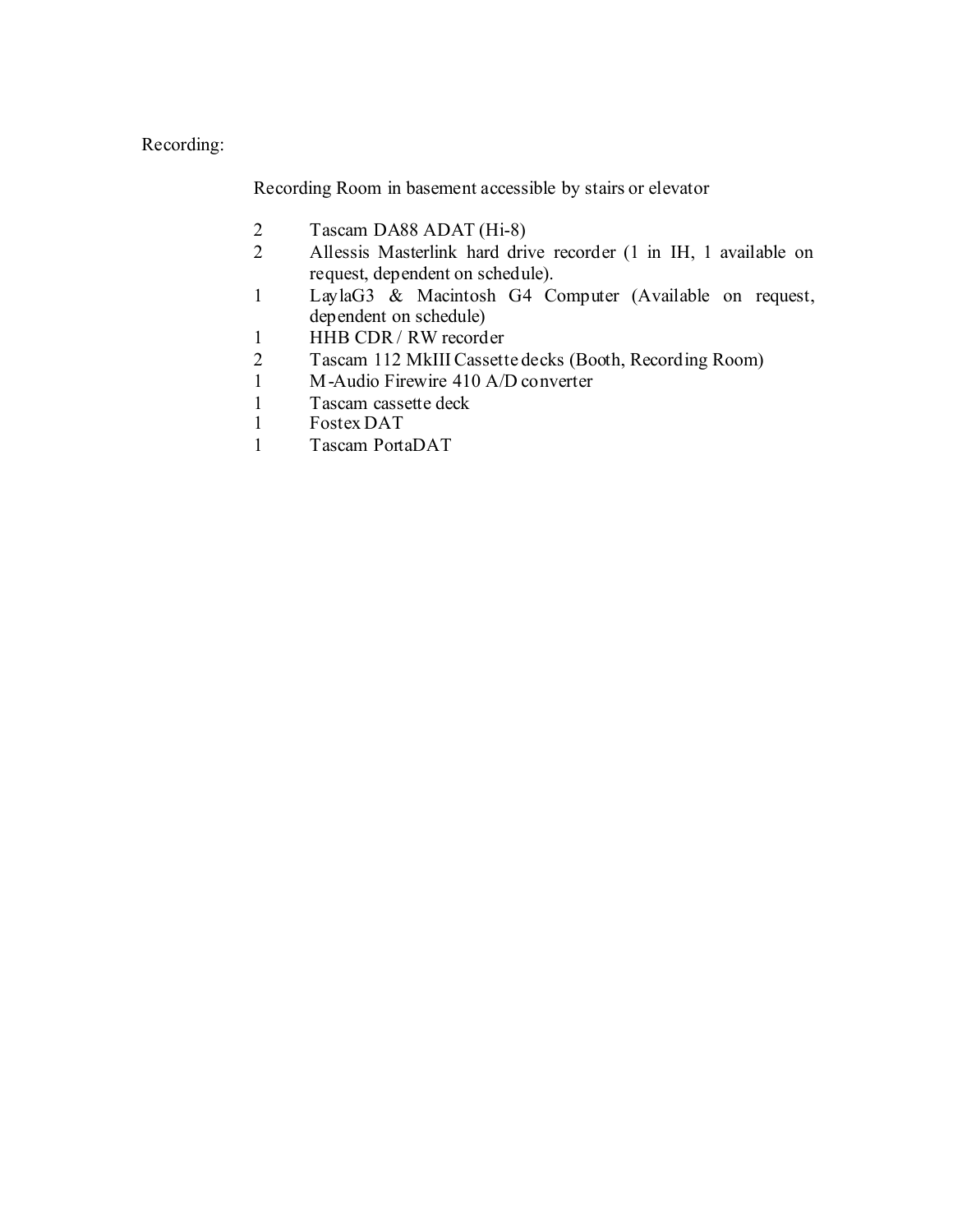Microphone Inventory

| Qty.            | M anufacturer               | M odel                                                                              |
|-----------------|-----------------------------|-------------------------------------------------------------------------------------|
|                 | Small Diaphragm Condensers: |                                                                                     |
| 2               | <b>AKG</b>                  | SE300B bodies                                                                       |
| $\overline{2}$  | AKG                         | CK92 omni capsules                                                                  |
| $\overline{c}$  | AKG                         | CK91 cardioid capsules                                                              |
| $\overline{c}$  | B&K                         | 4011 fixed cardioid                                                                 |
| $\overline{c}$  | B&K                         | 4007 fixed omni                                                                     |
| $\overline{2}$  | <b>AKG</b>                  | C460B bodies                                                                        |
| $\overline{c}$  | <b>AKG</b>                  | CK61-ULS cardioid capsules                                                          |
| 14              | <b>Schoeps</b>              | CMC6-U bodies                                                                       |
| 3               | <b>Schoeps</b>              | MK8 figure eight capsules                                                           |
| 9               | <b>Schoeps</b>              | MK4 cardio id cap sules                                                             |
| $\overline{2}$  | Schoeps                     | MK25 omni capsules                                                                  |
| $\overline{c}$  | <b>Schoeps</b>              | MK21H wide sub-cardioid capsules                                                    |
| $\mathbf{1}$    | <b>Schoeps</b>              | BLM3 PZM capsule                                                                    |
| $\mathbf{1}$    | Neumann                     | KFM100 Stereo Sphere                                                                |
| $\mathbf{1}$    | Crown                       | PZM-30GPB                                                                           |
| 1               | Realistic                   | Stereo Electret Microphone                                                          |
|                 | Large Diaphragm Condensers: |                                                                                     |
| 2               | <b>AKG</b>                  | C414B-ULS (multi-pattern)                                                           |
| $\mathbf{1}$    | Audio Technica              | AT4050/CM5 (multi pattem)                                                           |
| 2               | CAD                         | M9 (tube powered, cardioid)                                                         |
|                 | Large Diaphragm Dynamic:    |                                                                                     |
| 2               | Shure                       | SM 58 cardioid                                                                      |
| 3               | Shure                       | SM Beta58a cardioid                                                                 |
| $\mathbf{1}$    | Shure                       | SM 58s (switched) cardioid                                                          |
| 3               | Shure                       | SM 57 cardioid                                                                      |
| $\mathbf{1}$    | Realistic                   | Highball cardioid                                                                   |
| $\mathbf{1}$    | Audio Technica              | Pro 2ax cardioid                                                                    |
| 1               | Audix                       | OM 3xb cardioid                                                                     |
| Wireless Units: |                             |                                                                                     |
| 4               | Samson                      | UT6 wireless lavalier transmitter                                                   |
| $\overline{4}$  | Sennheis er                 | MKE2-3 wireless lavaliere microphone                                                |
| $\overline{4}$  | Samson                      | CCRUH6 handheld wireless microphone                                                 |
|                 |                             | Receivers for all above are rack-mounted in IH Booth, antennas mounted above booth. |
| $\mathbf{1}$    | Audio-Technica              | ATW1453 Handheld & Lav System (portable).                                           |
| 4               | Shure                       | Beta 58                                                                             |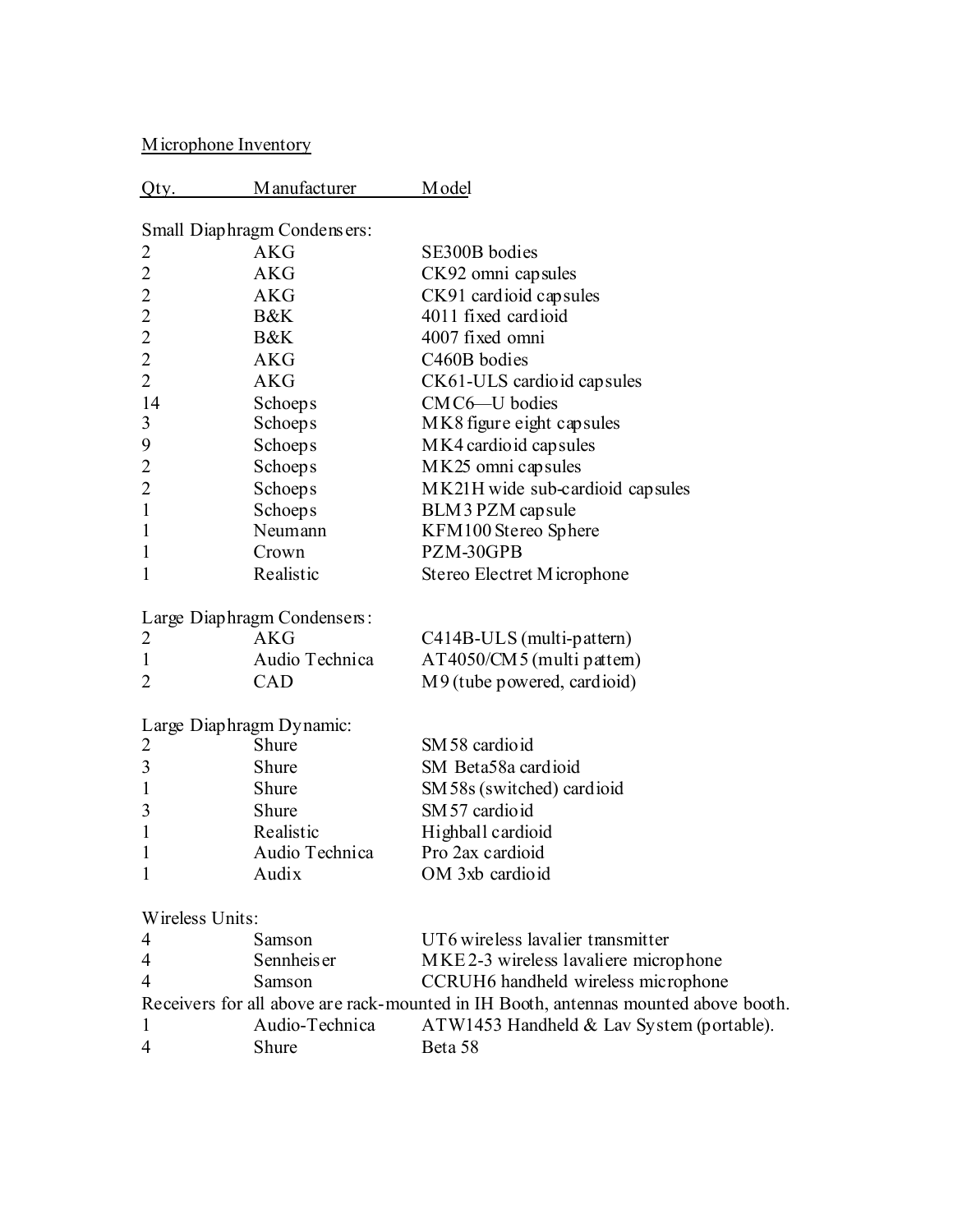Mic Stands:

| Round Desktop       | ৲  |
|---------------------|----|
| Round Straight      | 3  |
| Tripod boom         | 12 |
| Tripod boom (short) | 1  |
| Tripod Straight     | 1  |
| Bogen High boom     | 1  |

# Cabling:

| 3-pin XLR:                     |    |
|--------------------------------|----|
| 100'                           | 6  |
| 50 <sup>°</sup>                | 5  |
| 25'                            | 11 |
| $10^{\circ}$                   | 1  |
| Assorted adapters              |    |
| 5-pin XLR (stereo)             |    |
| 50'                            | 11 |
| 25'                            | 12 |
| Splitters                      | 2  |
| $C_{\alpha\alpha\alpha}$ order |    |

| Speak on.    |    |
|--------------|----|
| 100'         | 2  |
| $50^{\circ}$ |    |
| $25^{\circ}$ | 16 |
| 15'          | 5  |
|              |    |

Communications:

Four channel Clear-com main station in audio booth. Four channel remote Station at Stage Mgr's console 10 belt packs 12 headsets 18 - 25' 3-pin XLR cables Outlets throughout building Single channel (ch. 2) wall panels in dressing rooms and all support areas Single channel Telex wireless tied into system